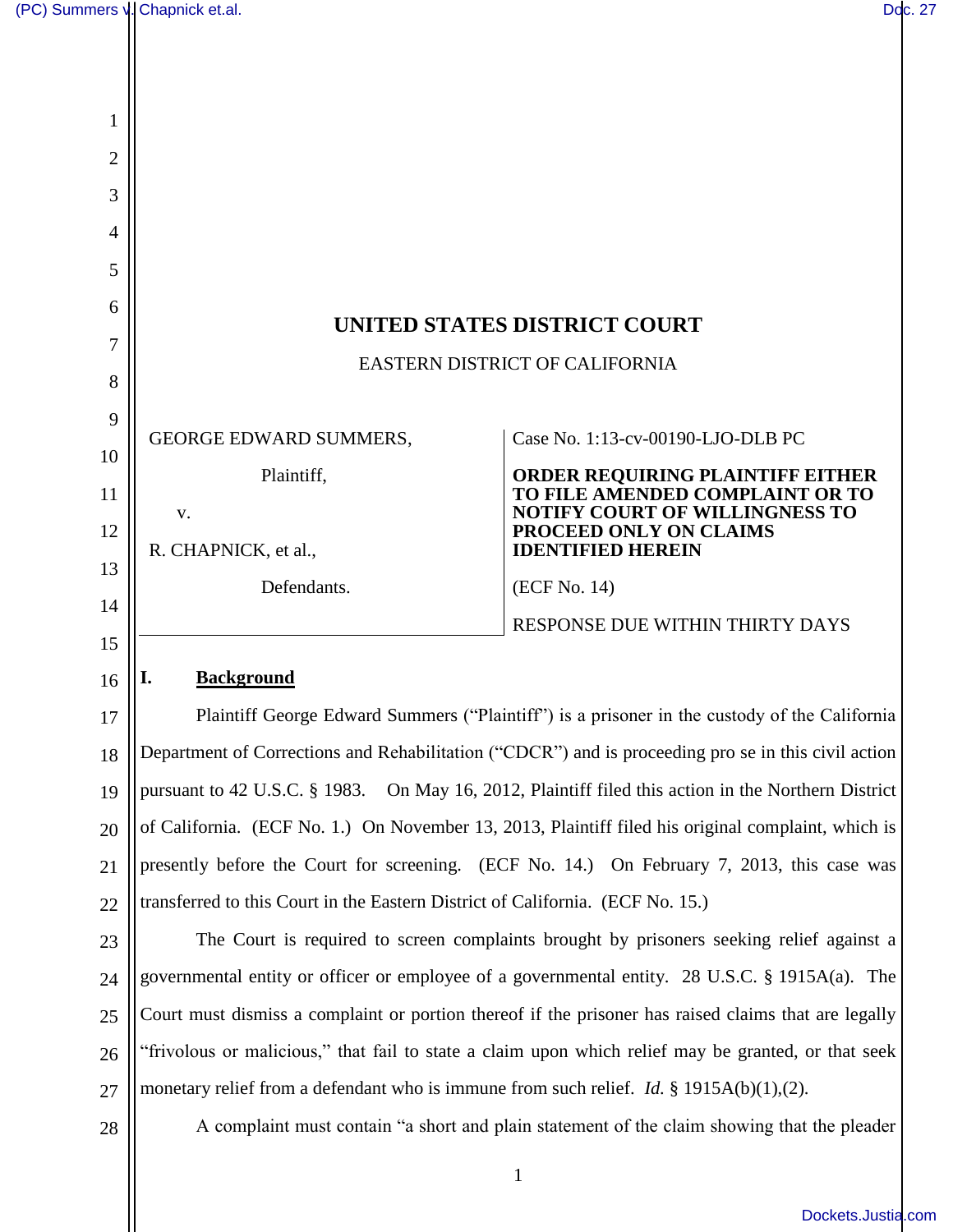1 2 3 4 5 6 is entitled to relief . . . ." Fed. R. Civ. P. 8(a)(2). Detailed factual allegations are not required, but "[t]hreadbare recitals of the elements of a cause of action, supported by mere conclusory statements, do not suffice." *Ashcroft v. Iqbal*, 556 U.S. 662, 678 (2009) (citing *Bell Atl. Corp. v. Twombly*, 550 U.S. 544, 555 (2007)). Plaintiff must set forth "sufficient factual matter, accepted as true, to 'state a claim to relief that is plausible on its face.'" *Id.* (quoting *Twombly*, 550 U.S. at 570). While factual allegations are accepted as true, legal conclusions are not. *Id.*

7

8

9

11

## **II. Summary of Complaint<sup>1</sup>**

10 Plaintiff was incarcerated at Avenal State Prison ("ASP") in Avenal, California, where the events giving rise to this action occurred. Plaintiff names R. Chapnick (Chief Medical Officer), M. Boparai, M.D. (Chief Physician Surgeon), J. Biol, M.D. (Attending Physician), N. Siegrist (Nurse Practitioner), and various Does as defendants in this action.

12 13 14 15 16 17 18 19 20 21 Plaintiff alleges the following. In early 2011, Plaintiff had some health problems and was sent for routine x-rays on April 29, 2011. The results showed "right quadrant ultrasound: indicated in mid-right side of liver a mass that appeared well circumscribed, but has some mixed echoes and is avascular, measured 4.8x4.2 cm." This report was sent to ASP and prison staff received it on May 2, 2011. However, Plaintiff's attending physician, Defendant Biol, $^2$  did not review the report until May 11, 2011. On May 31, 2011, Defendant Chapnick ordered a CT-scan for Plaintiff. The report stated that the liver contours are nodular suggestive of cirrhosis and there were several heterogeneous masses within the liver, which was suggestive of hemangioma. The report also showed several lesions suggesting hemangioma. A MRI utilizing hemangioma protocol or nuclear medicine was suggested for further evaluation.

22

surgery to remove the masses in his body and informed him that he had hepatocellular carcinoma, form of liver cancer. He told Plaintiff that unless he had the surgery as soon as possible, the masses would become too large to remove and would result in death. On January 17, 2012, Plaintiff submitted an inmate appeal to obtain this treatment because he had waited over thirty day with no

In December 2011, Plaintiff saw Dr. Ganpule a cancer specialist. Dr. Ganpule ordered

27

28

 $\overline{\phantom{a}}$ 1 Plaintiff's Complaint is filled with unfamiliar medical terminology and various illegible words. The Court uses its best judgment in summarizing the Complaint.

 $2<sup>2</sup>$  J. Sampang was Defendant Biol's name during this time and prior to her marriage.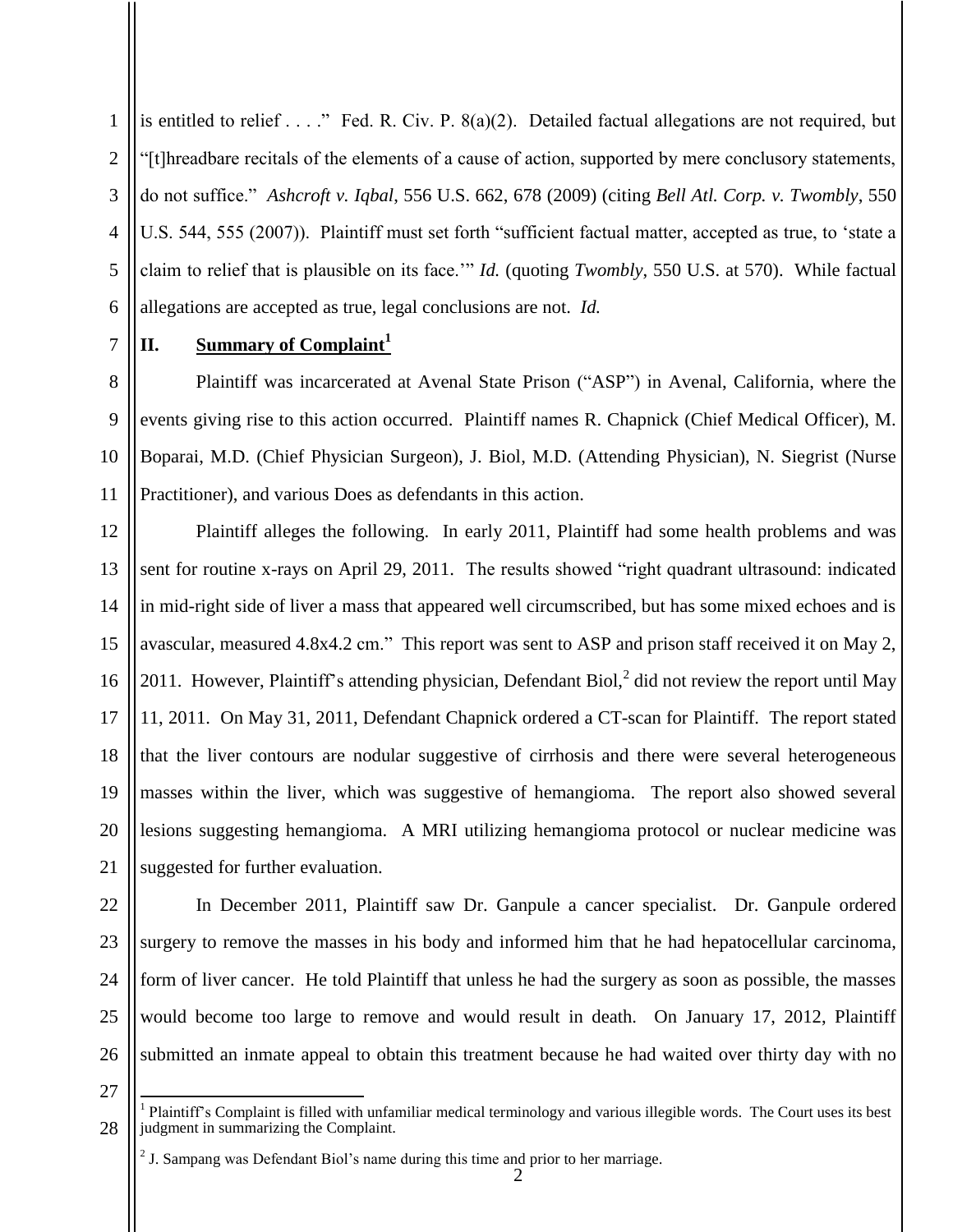1 2 3 4 5 6 7 response. The first level response was partially granted because a request for oncology was approved by pending scheduling. On March 3, 2012, Plaintiff submitted the second level of appeal because he was displeased with Defendant Biol's finding in regards to the CT-Scan. The second level of appeal was partially granted. The reviewer explained that Defendant Bio's findings clearly documented that there is no conclusive evidence of hepatocellular carcinoma and also no evidence of metastatic disease. Plaintiff was placed on the medication Nexavor for systematic therapy for his hepatocellular carcinoma.

8 9 10 11 12 Plaintiff submitted a third level of review because the second level failed to note the surgical pathology report specifically indicating his cancer. Plaintiff also noted the delay in his treatment. The third level of appeal was denied. During the appeals time period and prior to August 2012, no medical staff listed Plaintiff's condition as urgent. Medical staff's failure to list his condition as urgent caused a serious delay in his needed treatment.

13 14 15 Plaintiff contends a violation of the Eighth Amendment for deliberate indifference to a serious medical need. Plaintiff requests injunctive relieve for medical treatment and compensatory and punitive damages as relief.

#### **III. Analysis**

17

16

#### **A. Eighth Amendment—Deliberate Indifference**

18 19 20 21 22 23 24 25 26 27 28 The Eighth Amendment prohibits cruel and unusual punishment. "The Constitution does not mandate comfortable prisons." *Farmer v. Brennan*, 511 U.S. 825, 832 (1994) (quotation and citation omitted). A prisoner's claim of inadequate medical care does not rise to the level of an Eighth Amendment violation unless (1) "the prison official deprived the prisoner of the 'minimal civilized measure of life's necessities,'" and (2) "the prison official 'acted with deliberate indifference in doing so.'" *Toguchi v. Chung*, 391 F.3d 1051, 1057 (9th Cir. 2004) (quoting *Hallett v. Morgan*, 296 F.3d 732, 744 (9th Cir. 2002) (citation omitted)). The deliberate indifference standard involves an objective and a subjective prong. First, the alleged deprivation must be, in objective terms, "sufficiently serious . . . ." *Farmer*, 511 U.S. at 834 (citing *Wilson v. Seiter*, 501 U.S. 294, 298 (1991)). Second, the prison official must "know[] of and disregard[] an excessive risk to inmate health or safety . . . ." *Id.* at 837.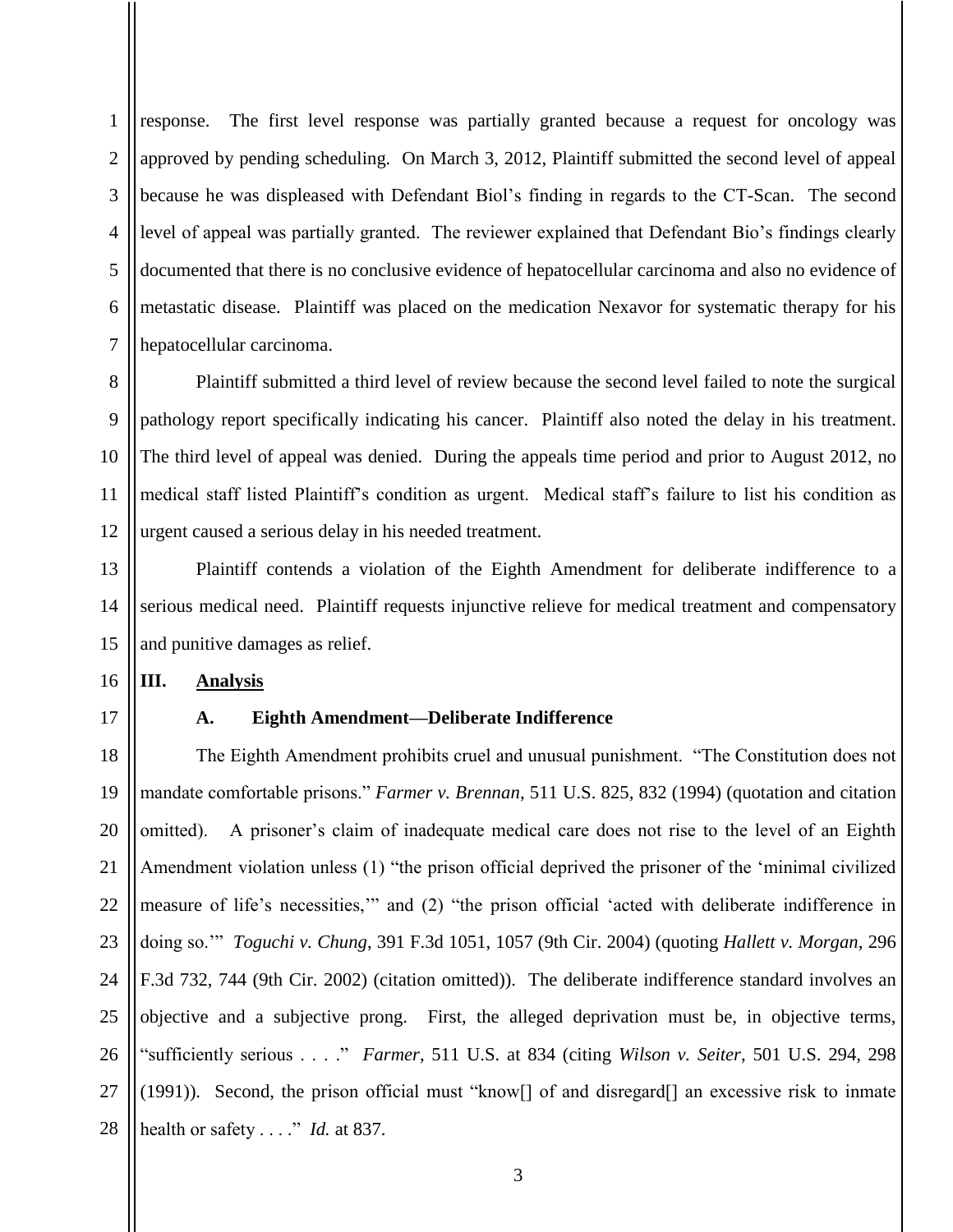"Deliberate indifference is a high legal standard." *Toguchi*, 391 F.3d at 1060. "Under this standard, the prison official must not only 'be aware of the facts from which the inference could be drawn that a substantial risk of serious harm exists,' but that person 'must also draw the inference.'" *Id.* at 1057 (quoting *Farmer*, 511 U.S. at 837). "'If a prison official should have been aware of the risk, but was not, then the official has not violated the Eighth Amendment, no matter how severe the risk.'" *Id.* (quoting *Gibson v. Cnty. of Washoe, Nevada*, 290 F.3d 1175, 1188 (9th Cir. 2002)).

7 8 9 10 11 12 13 14 Here, the Court finds that Plaintiff states a cognizable claim for relief against Defendants J. Biol and N. Siegrist for deliberate indifference to a serious medical need, in violation of the Eighth Amendment. Defendant Biol performed tests on Plaintiff and was aware of his hepatocellular carcinoma, but failed to treat Plaintiff. Defendant Siegrist had frequent contact with Plaintiff and was aware of his serious medical condition, but failed to provide Plaintiff with treatment and develop a medical plan. Defendant Siegrist's classification of Plaintiff's medical needs as "routine" caused serious delay for his treatment. Accordingly, Plaintiff states a claim against Defendants Biol and Siegrist for deliberate indifference, in violation of the Eighth Amendment.

# 15 17

1

2

3

4

5

6

### **B. Supervisory Liability**

16 18 19 20 21 22 23 24 25 26 27 28 Under section 1983, Plaintiff must link the named defendants to the participation in the violation at issue. *Iqbal*, 556 U.S. at 676-77, 129 S.Ct. at 1948-49; *Simmons v. Navajo Cnty., Ariz.,* 609 F.3d 1011, 1020-21 (9th Cir. 2010); *Ewing v. City of Stockton*, 588 F.3d 1218, 1235 (9th Cir. 2009); *Jones v. Williams*, 297 F.3d 930, 934 (9th Cir. 2002). Liability may not be imposed on supervisory personnel under the theory of respondeat superior, *Iqbal*, 556 U.S. at 676-77, 129 S.Ct. at 1948-49; *Simmons*, 609 F.3d at 1020-21; *Ewing*, 588 F.3d at 1235; *Jones*, 297 F.3d at 934, and as administrators, Defendants may only be held liable if they "participated in or directed the violations, or knew of the violations and failed to act to prevent them," *Taylor v. List*, 880 F.2d 1040, 1045 (9th Cir. 1989); *accord Starr v. Baca*, 652 F.3d 1202, 1205-08 (9th Cir. 2011), cert. denied, 132 S.Ct. 2101 (2012); *Corales v. Bennett*, 567 F.3d 554, 570 (9th Cir. 2009); *Preschooler II v. Clark Cnty. Sch. Bd. of Trs.*, 479 F.3d 1175, 1182 (9th Cir. 2007); *Harris v. Roderick*, 126 F.3d 1189, 1204 (9th Cir. 1997). Some culpable action or inaction must be attributable to Defendants and while the creation or enforcement of, or acquiescence in, an unconstitutional policy, may support a claim, the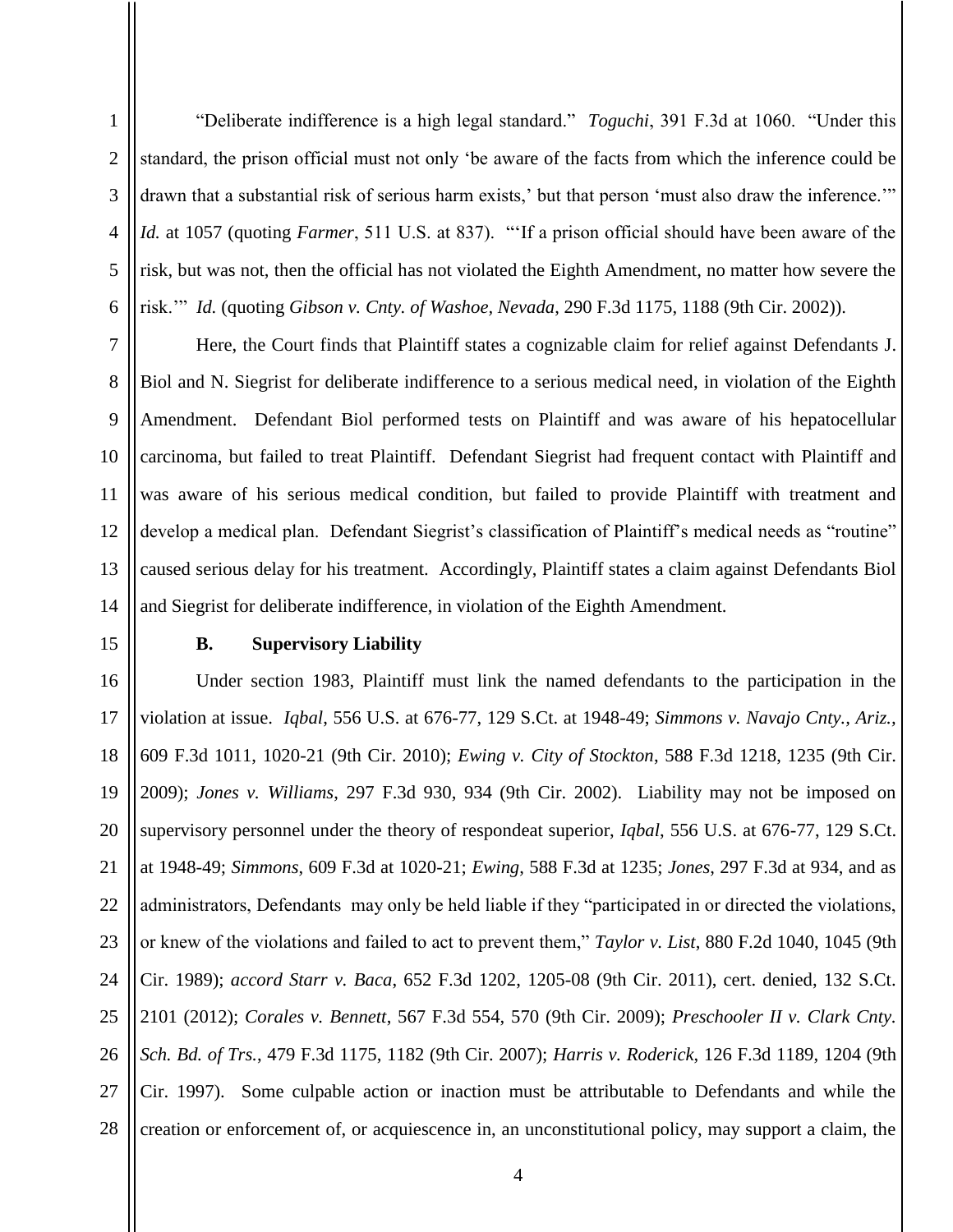policy must have been the moving force behind the violation. *Starr*, 652 F.3d at 1205; *Jeffers v. Gomez*, 267 F.3d 895, 914-15 (9th Cir. 2001); *Redman v. Cnty. of San Diego*, 942 F.2d 1435, 1446- 47 (9th Cir. 1991); *Hansen v. Black*, 885 F.2d 642, 646 (9th Cir. 1989).

Defendants Chapnick and Boparai were not personally involved with any of the incidents Plaintiff alleges. Plaintiff has failed to allege that these defendants participated, directed, or knew of the violations and failed to act to prevent them. Plaintiff also fails to allege of any unconstitutional CDCR policy that was the moving force behind his constitutional violations. Accordingly, Plaintiff has not stated any claims against Defendants Chapnick and Boparai.

8 9

1

2

3

4

5

6

7

#### **IV. Conclusion and Order**

10 11 12 13 14 15 16 Plaintiff's Complaint states a cognizable claim against Defendant Biol and Siegrist for deliberate indifference to a serious medical need, in violation of the Eighth Amendment. Plaintiff has not sufficiently alleged facts for claims against any other defendants. The Court will provide Plaintiff with the opportunity to file an amended complaint curing the deficiencies identified by the Court in this order. *Noll v. Carlson*, 809 F.2d 1446, 1448-49 (9th Cir. 1987). Plaintiff may not change the nature of this suit by adding new, unrelated claims in his amended complaint. *George v. Smith*, 507 F.3d 605, 607 (7th Cir. 2007) (no "buckshot" complaints).

17 18 19 20 If Plaintiff does not wish to file an amended complaint and is agreeable to proceeding only on the claims against Defendants Biol and Siegrist, Plaintiff may so notify the Court in writing, and the Court will issue an order for dismissal of the other claims and Defendants, and will forward Plaintiff two (2) summons and two (2) USM-285 form for completion and return.

21 22 23 24 25 If Plaintiff decides to amend, Plaintiff's amended complaint should be brief, Fed. R. Civ. P. 8(a), but must state what each named defendant did that led to the deprivation of Plaintiff's constitutional or other federal rights. *See Iqbal*, 556 U.S. at 678. Although accepted as true, the "[f]actual allegations must be [sufficient] to raise a right to relief above the speculative level . . . ." *Twombly*, 550 U.S. at 555.

26 27 28 Finally, Plaintiff is advised that an amended complaint supersedes the original complaint, *Forsyth v. Humana, Inc.,* 114 F.3d 1467, 1474 (9th Cir. 1997) overruled in part on other grounds, *Lacey v. Maricopa Cnty.*, 693 F.3d 896, 928 (9th Cir. 2012) (en banc); *King v. Atiyeh*, 814 F.2d 565,

5